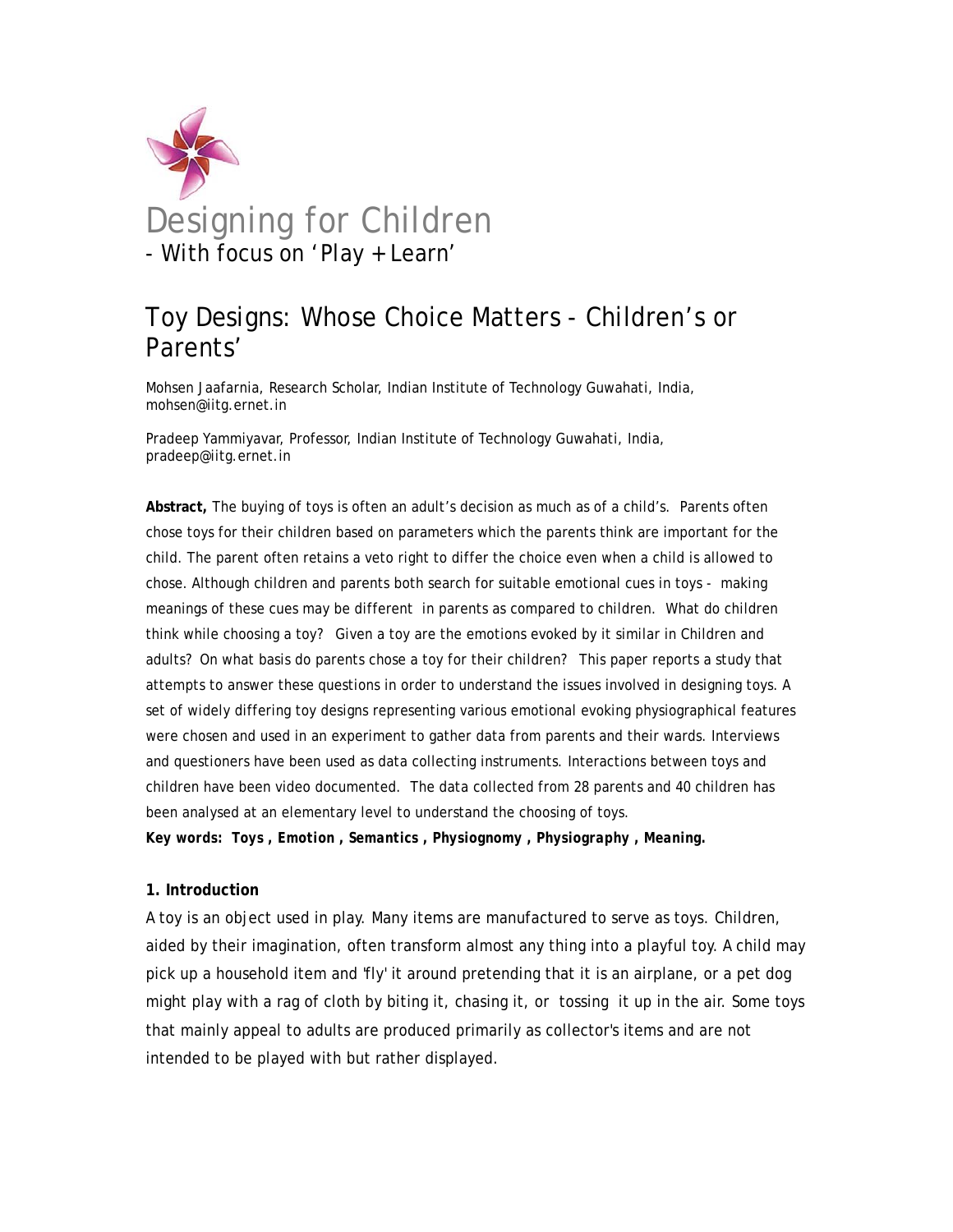The origin of toys is prehistoric; dolls representing infants, animals, and soldiers, as well as representations of tools used by adults are readily found at archaeological sites.[1] Toys and play in general, are important part of growing up and learning about the world around us. The young use toys to discover their identity, help their bodies grow strong, learn the relationship between cause and effect and practice skills. Adults use toys as identities and play to form and strengthen social bonds, teach, reinforce lessons from their youth, exercise their minds and bodies, explore relationships, practice skills, and decorate their living spaces.[2][3]

Toys are more than simple amusement; they and the ways that they are used profoundly influence many aspects of life including they becoming part of rituals. In ancient Greece and Rome, children played with dolls made of wax or terracotta, sticks, bows and arrows, and yo-yos. When Greek children, especially girls, came of age it was customary for them to sacrifice the toys of their childhood to the gods. On the eve of their wedding, young girls around fourteen would offer their dolls in a temple as a rite of passage into adulthood.[4] All toys are of educational value. Through play children develop skills, values, attitudes, tolerance, and understanding. A toy will have less opportunity to be educational if it is not able to establish emotional bonds .[5] The form, physical features, expressions of toys all contribute in establishing emotional bonds that eventually matter in choosing them.

## **2. The Choosing of Toys**

The choosing and buying of toys is often an adult's decision as much as that of a child's. It is observable from a toy shop that parents often chose toys for their children based on parameters which the parents think are important for the child. The parent often retains a veto right to differ a choice even when a child is allowed to chose on its own. Although children and parents both search for suitable emotional cues in toys - making meanings of these emotions may be different in parents as compared to children. Psychologists have pointed out that a too challenging toy can cause frustration and feelings of inadequacy in a child thereby requiring adult guidance. It is posited here that if

as adults, parents were to force their opinion for toy selection, similar psychological costs may be involved for the child.

## **2.1. Implications for designing**

While intervention and guidance of adults (often parents) is part and parcel of choosing a toy the reasoning used by the adult becomes crucial for a designer of toys entrusted with the task of embedding visual qualities while designing toys. It is through these visual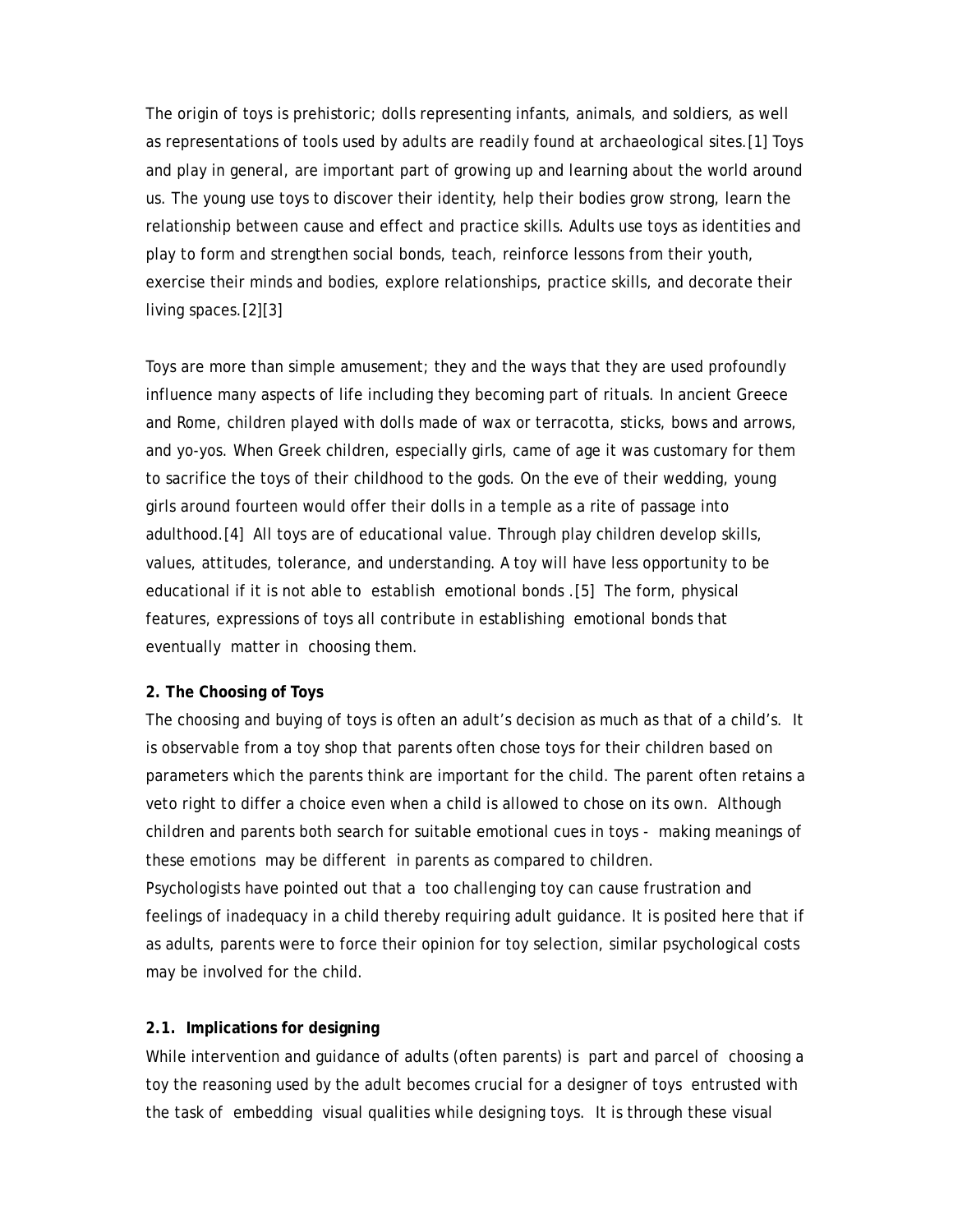qualities of the toy that the emotions evoking cues are semantically embedded during conceptualising. Design researchers working on semantics of emotions ,[6,7] have stated that Physiography of a product expressed through form, colour sound etc are varied by a designer to embed desired semantics and expression (Physiognomy) into the toys' so as to evoke emotions. Semantically how are embedded emotional cues differently understood by children and adults in a toy - is of interest to any toy designer.

This paper posits that children are emotionally triggered by toys that reflect reality. More often than not children look forward to having miniature toys of everything that they come across in real life. These products which can be termed as reality products can be anything ranging form a car to a laptop. Many parents may or may not be aware of the exact nature of emotions catered to by say a car or a lap top. Such choices can be encouraged by the parents as fulfilling 'learning desire' on behalf of the child. What emotional triggers do such toy replicas of cars and laptops evoke in children? Do such toys evoke the similar emotions in adults ? What emotions are involved when a parent chooses a toy for the child. What do children think while choosing a toy ? Given a toy are the emotions evoked by it similar in Children and adults? On what basis do parents chose a toy for their children? Do both of them have similar understanding of the emotions behind their choice? What actually happens in a toy choosing situation can be understood by studying the reaction and behavior of both children and their parents.

## **3. Experiment**

To seek possible explanations and answers to the above questions on whose choice matters and which attributes play an important role an experiment was conducted involving children and their parents. They were asked to choose from a set of toys and reasons for the making their choices were recorded in a form.

## **3.1. Method:**

Prepared questioner format cum interviews was used to observe and collect experimental data.

Subjects were 18 fathers (between ages 32 - 50) and 10 mother (between ages 29 - 35). Total parents  $= 28$ 

There were 40 Children (21 sons and 19 daughters). 19 of them were 5 years old and 21 were 4 years old. All were habitants of the Indian Institute of Technology Guwahati residential campus. The experiment was conducted in the pre-primary school and also followed up at the residencies. 14 toys samples (Fig 1- Pictures 1 to 14) chosen from a total of 30 probable samples were used for the experiments. The 14 final toy samples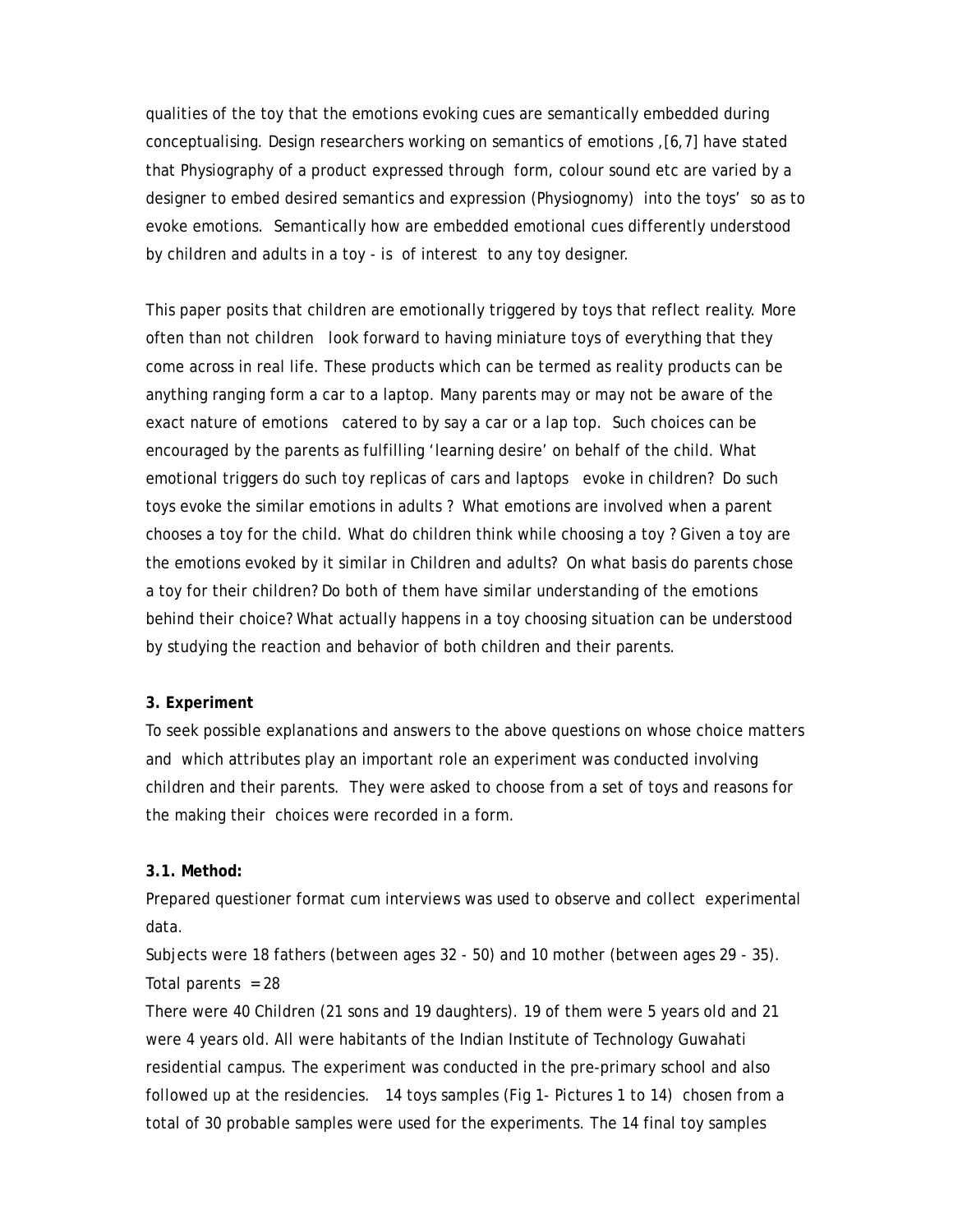were chosen by consensus and discussions by three professional designers based on the toys education value , gender representation index and emotional expression. Toys that mimicked real vehicles (auto rickshaw and computers) were included to test the posit



**Fig . 1** Toys used for experiment.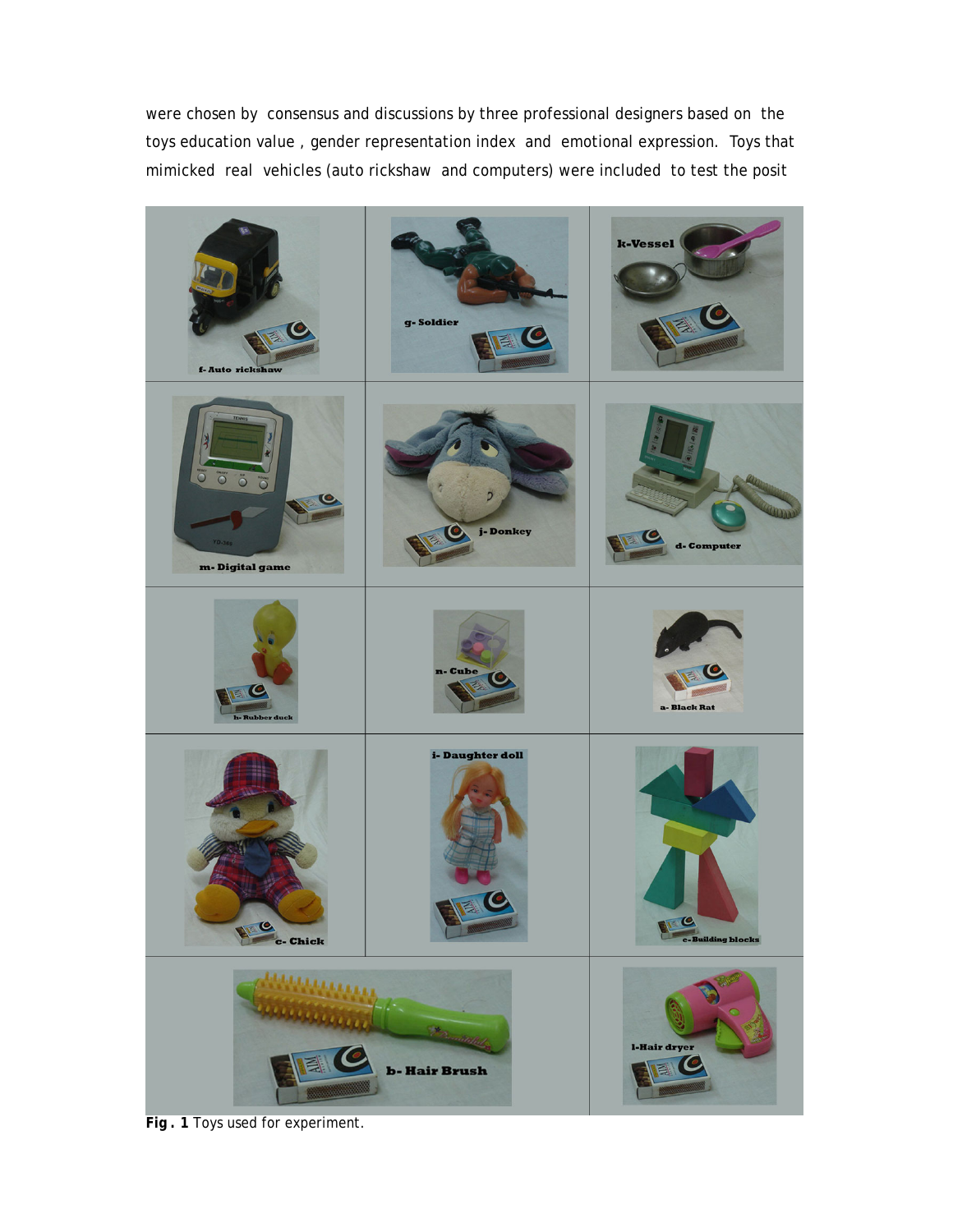that children prefer toys that are miniatures of the real world products such as cars and digital products over other products.

The following sequential questions were asked to children at school and their parents at home after the toy collection was shown to them spread on the floor/table. Questions to parents

1. Which toy do you like yourself personally as an adult ?

2. Which Toy will you select for your child ?

3. Which one do you think your child will select himself/herself ? (make a calculated guess or prediction)

4. What is the most important thing you look for in a toy for your children? (Emotion, Learning value, Safety, Cost and Life of the toy)

5. For Q2 please tick all relevant attributes the toy has, in your judgment? (Emotions: Love, Surprise, Beautiful, Ugly, Smiling, Happy, Joyful, Delicate, Soft & Nice, Playful & friendly, Curious, Fun, Comic, Innovative, Educative, Safe, Indian, Fear, Wild , Worry, Shock, Peaceful, Fanciful, Easy to use)

# Questions addressed to Children

6. You are allowed to have only one toy, which one will you choose? why do you like this toy?

7. Now you are allowed the second toy, which one of the remaining will you take? why do you like this toy?

8. You can also have 3rd toy, why do you like this toy?

9. Which toy you do not like at all from all these toys? Why you don't like this toy?

# **4. Results and Preliminary analyses:**

Only selected results for a few questions have been statistically compiled from the data collected and are presented below keeping the length of this paper in view. No attempt has been made to validate the analysis using statistical tests as the sample size was a limited total of 28 parents and 40 children.

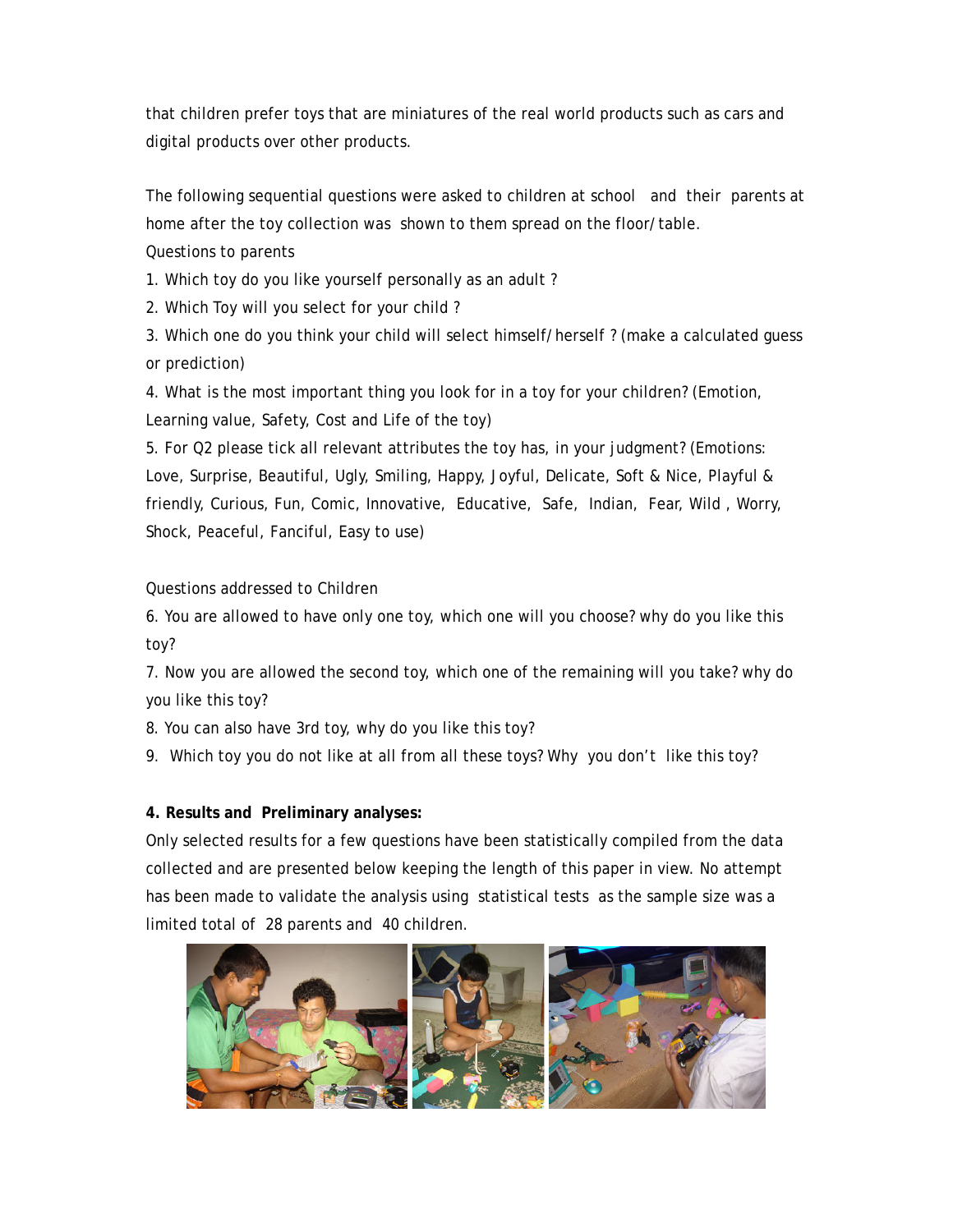

 **Fig . 2.** Data Collection.

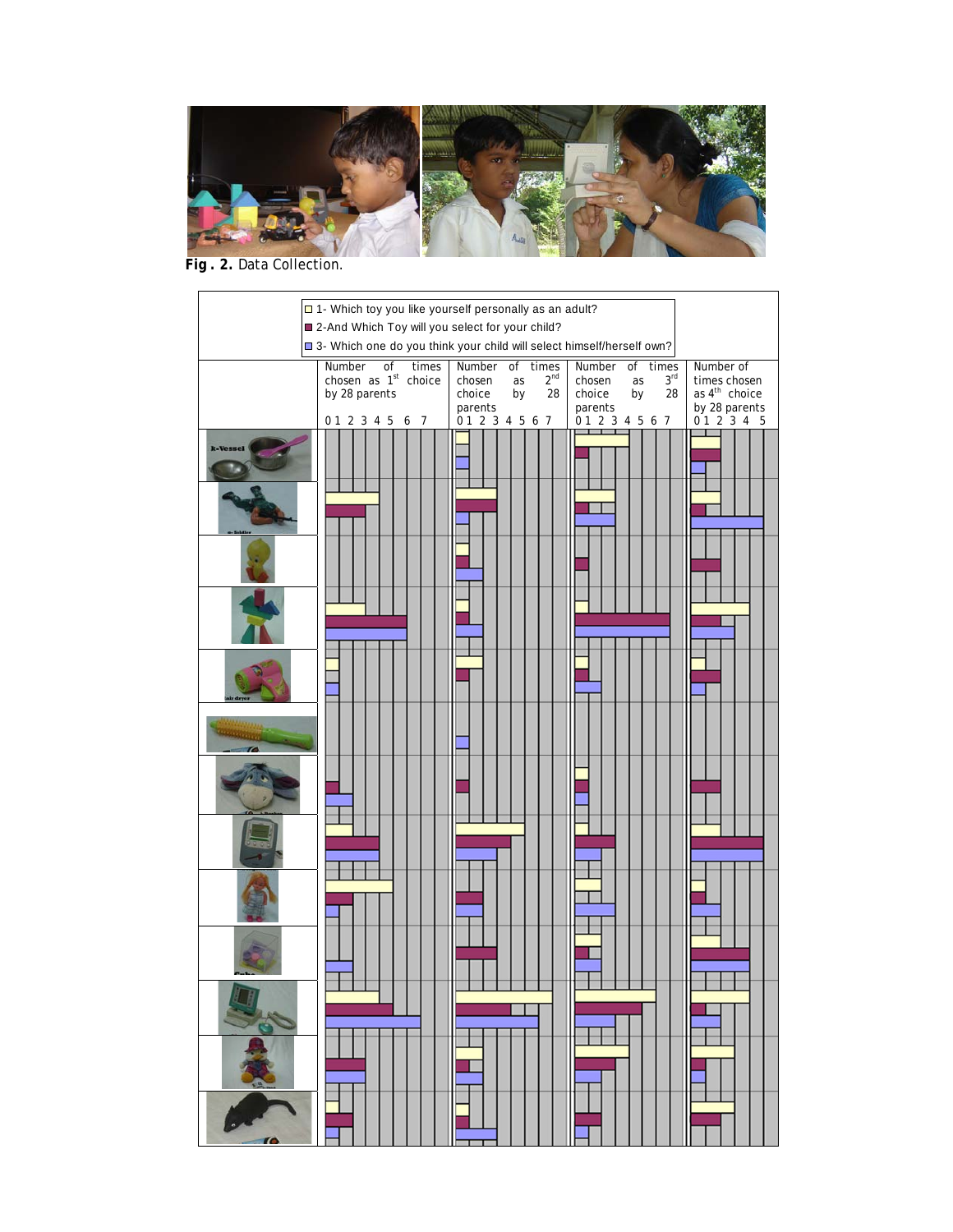

 **Table 1:** Results of the Questions 1,2,3 answered by the parents



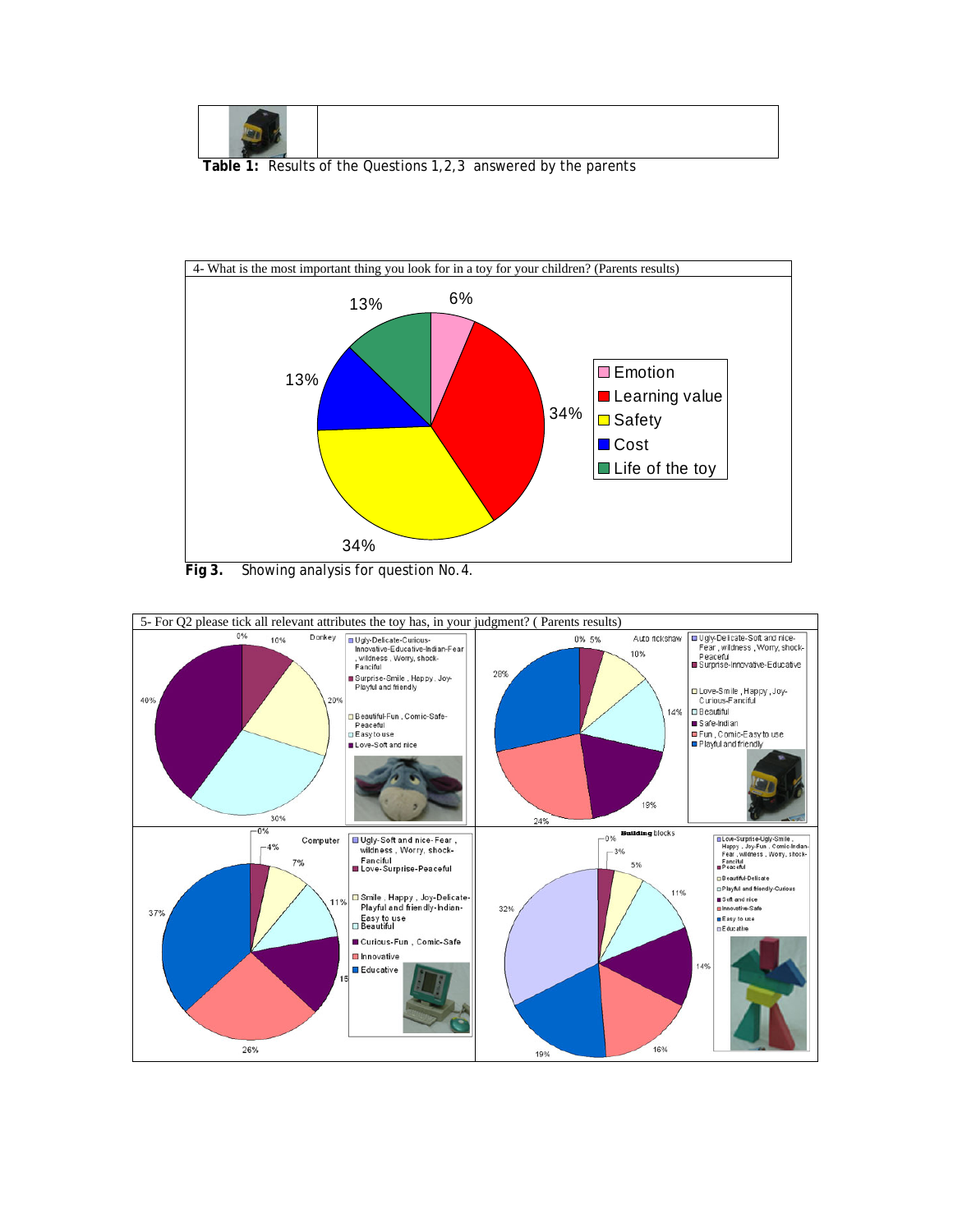

**Table 2**. Diagrams showing analysis for question 5.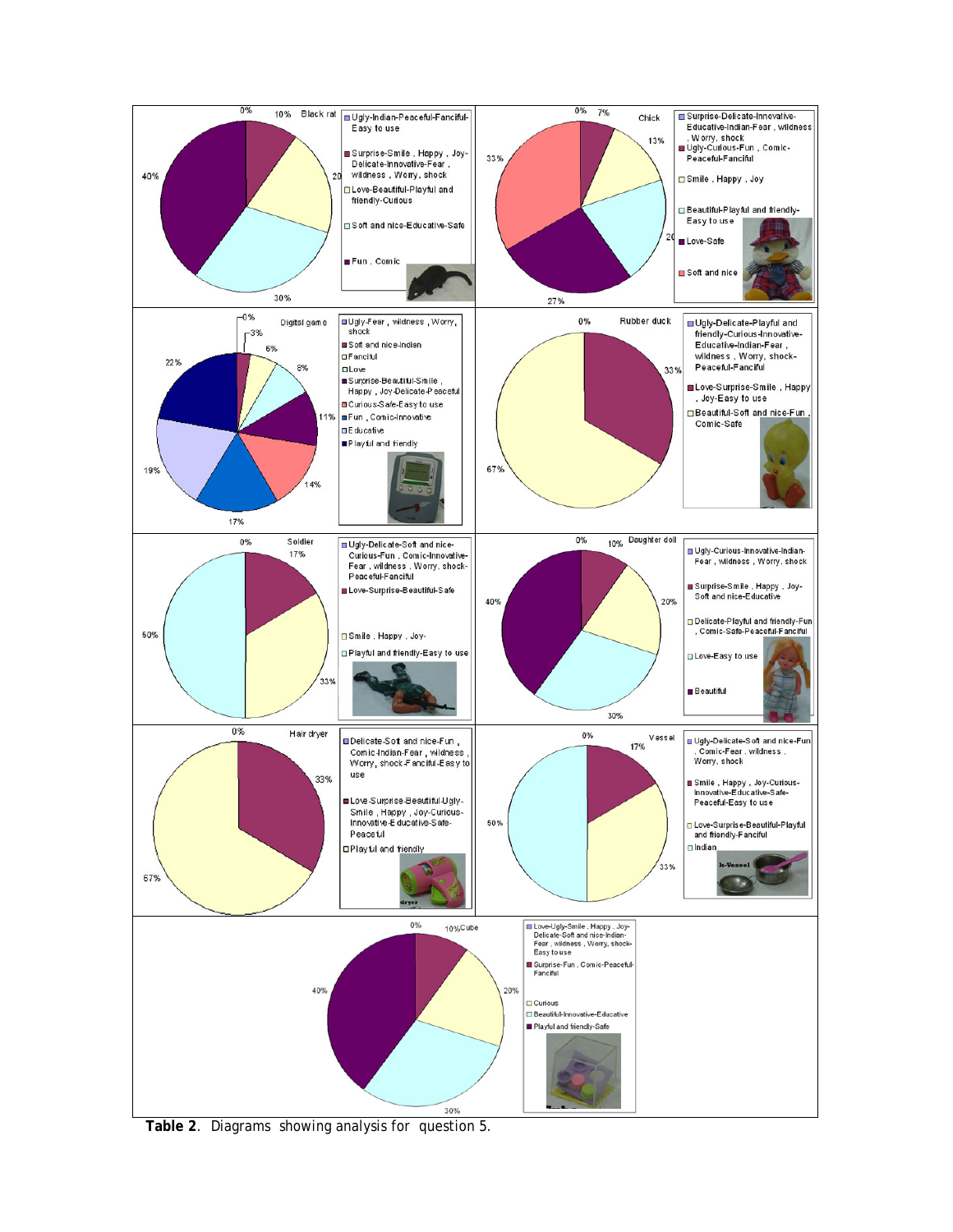



**Table 4.** Graph for Question 3 & Q6.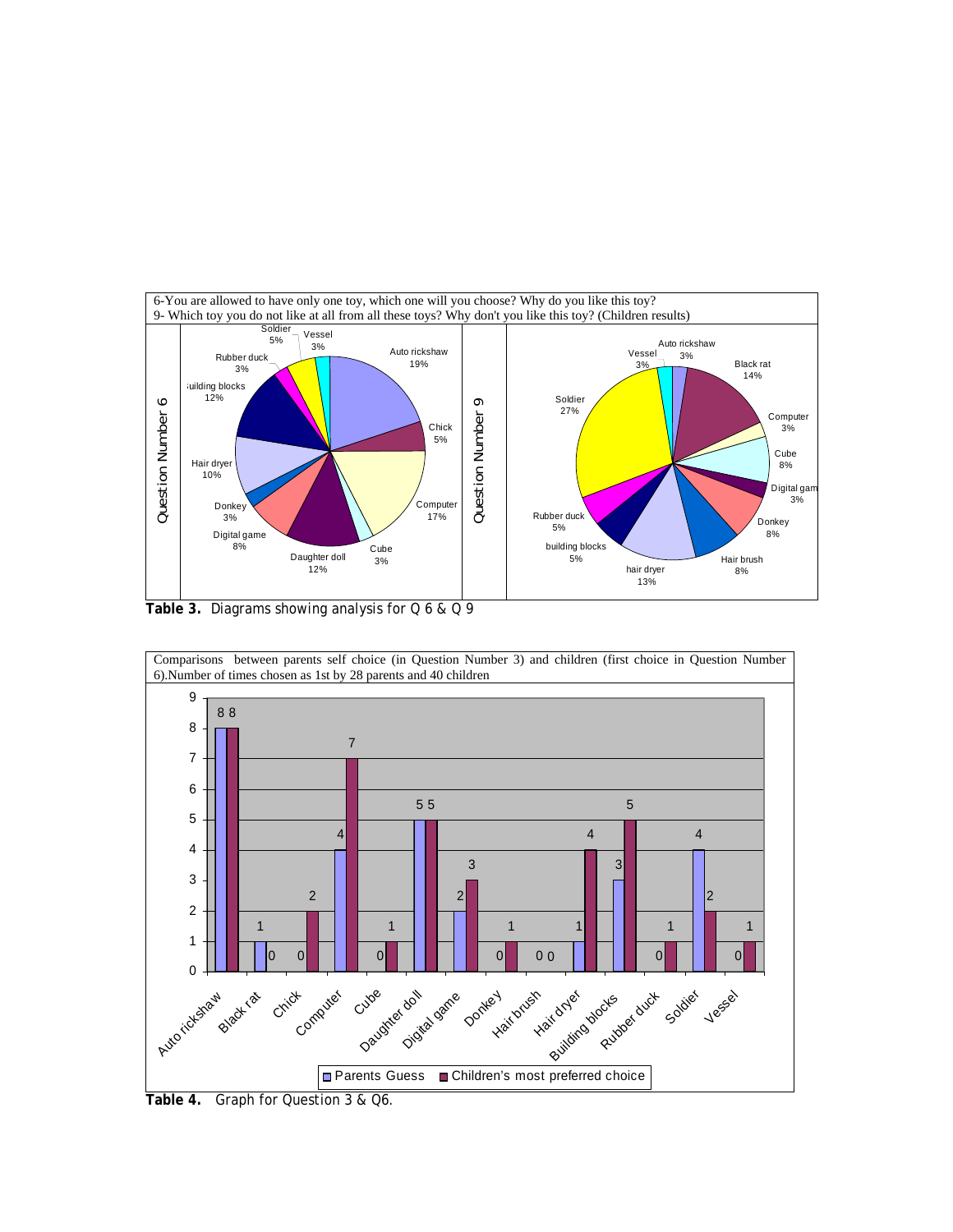## **5. Discussions**

Children's' first preference (Table 4 for Q3 & Q6) was the Autorickshaw followed by the Computer, Doll & Building blocks. Parents on the other hand chose Autiorickshaw, Doll, Computer, Soldier, Building blocks.

This indicates that parents and the children chose alike even though they were doing so independent of each other. As indicated in Fig. 3 , Learning value followed by Safety, Life of toy and Costs were the prime consideration for the parents. Surprisingly Emotions or the expressive feelings that the toys evoked have been rated very low in terms of importance given when toys were selected. Use value of toys along with useability seems to be a bigger factor than feelings evoked by them. Life of the toy can also be interpreted as 'non breakable or reliable and of good quality' which is in-turn linked to safety of the child.

Needs, aspirations and reasons for choosing do not seem to differ much between parents and children when seen at the overall level of data. Other toys that caught overall attention from the children were the Doll & Hair dryer.

Observing the results of question 5 (Table 2) wherein the parents are asked to tick various attributes it is seen that for the Autoricshaw Fun , Friendly , Play have been the associated attributes. The computer has been attributed as educative and innovative. The building block toy has also been attributed with play and fun. Expressive qualities of a toy that are suggestive of evoking feelings seems not play a prominent role in choosing when a widely differing set of toys is available to chose from. It is posited here that expressions and other emotion evoking cues in toys come into play only when there are sets of similar toys under comparison.

Children have chosen the Autorickshaw and Computer as their first preferred toys. (Table 3). The Soldier, Black rat and Hairdryer have been the least liked toys by the children. In a specific child – parent pairing case the boy choose what is stereotyped as feminine toys - such as dolls and hair brush where as his father had guessed his sons choice to be the soldier. The boy specifically rejected the soldier as a toy he did not like. That the doll could be of educative interest or indicative of deeper emotional needs or simply curiosity value for the boy may not have crossed the father's thoughts.

In another specific case a girl had chosen the hairdryer as the toy she did not like. On gentle probing as to why she did not like it she replied that to her it looked like a gun and was therefore boy's toy.

Interestingly it was noticed that even boys were curious and confused about the buttons on the hair dryer and had mistaken it to be a gun. To the children the hair dryer's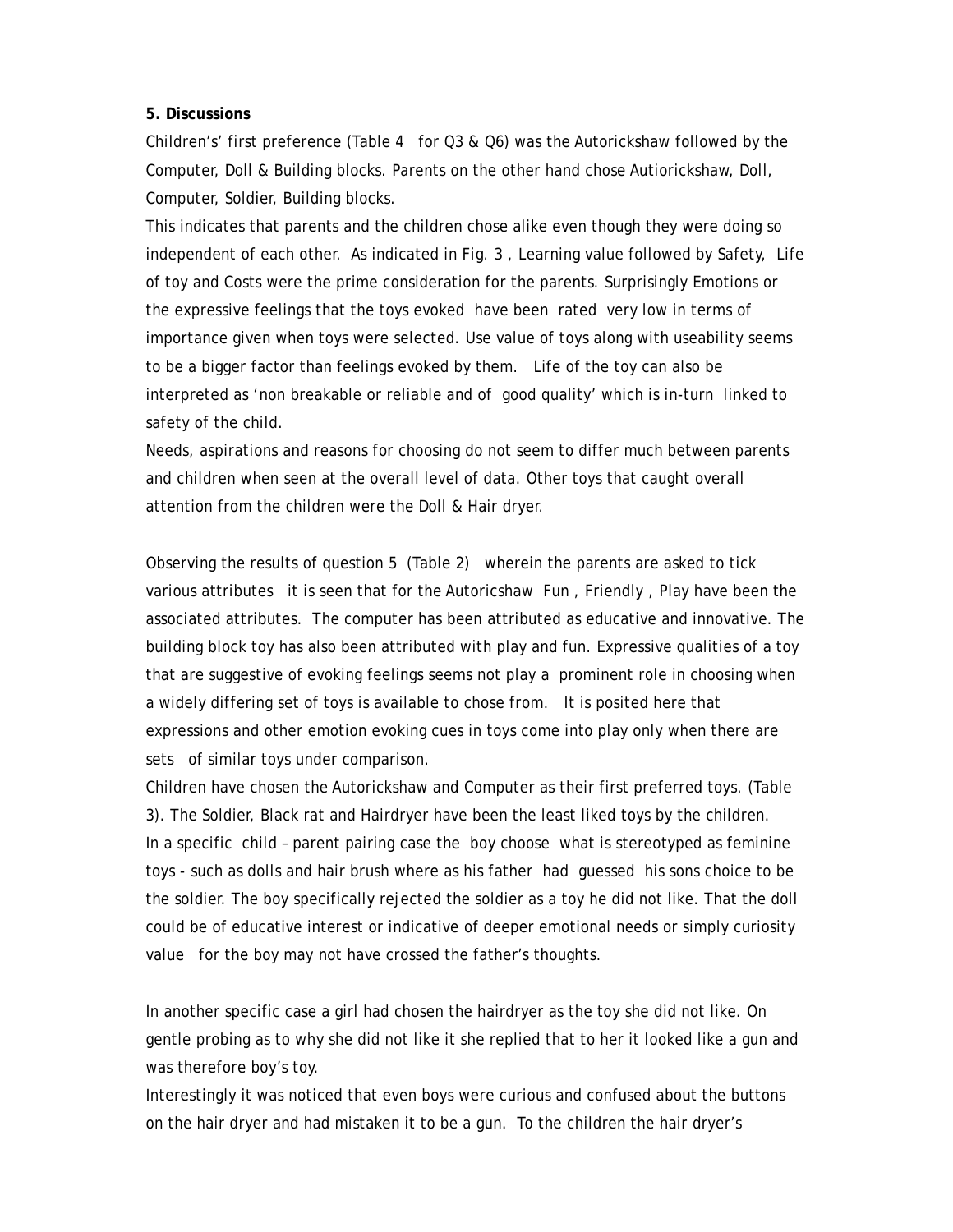physiography (physical features) was in conflict with its physiognomy (expression). Emotion generating cues, if in conflict with the overall features, are likely to increase curiosity initially but may be a cause for rejecting a toy when it is too difficult for the child to resolve the conflict so as to be able to make meaning of the toy as a whole.

## **6. Conclusions**

From the limited data collected and the small sample size it was observed that there was indeed a similarity between the parents' choice and the childrens' choice even though both were made without influencing each other. 'Feelings' and 'emotions' evoked by the toys were rated lower than attributes such as Safety, Learning Value and Life of the toy. As per the hypothesis before the experiment, it was observed that children prefer toys that are miniatures of the real world products such as vehicles and digital products. When the set consists of widely different toys, the choice is dependent on attributes such as education, safety and life - only after which emotion generating attributes come into the play for the purpose of choosing. Emotion generating cues are given more importance when comparing similar sets of toys or toys belonging to a well defined category. For the sample surveyed the ability of a toy to evoke emotions is used more as a comparative judgment criteria rather than an impulsive buying criteria. The attribute of costs too have been rated higher which is not surprising given the Indian scenario. It implies that toys that rely solely on emotional evoking ability without paying equal attention to educational value and safety, stand a lesser chance of being chosen. Emotion generating cues, if in conflict with the overall features, are likely to increase curiosity initially but may be a cause for rejecting a toy when it becomes too difficult for the child to resolve the conflict in the process of making meaning of the toy as a whole. There are indeed many complex interrelated variables involved in choosing a toy which need to be considered while designing.

## **Acknowledgement**

The assistance given by Designer Sahar Boroomand during data collection and experimentation is acknowledged. The cooperation of the school authorities, parents and dear children is gratefully acknowledged.

## **References:**

1. Kline, Stephen. 1995. Out of the Garden: Toys, TV, and Children's Culture in the Age of Marketing. Verso Books, ISBN 1-85984-059-0.

2. Walsh, Tim. 2005. Timeless Toys: Classic Toys and the Playmakers Who Created Them. Andrews McMeel Publishing, ISBN 0-7407-5571-4.